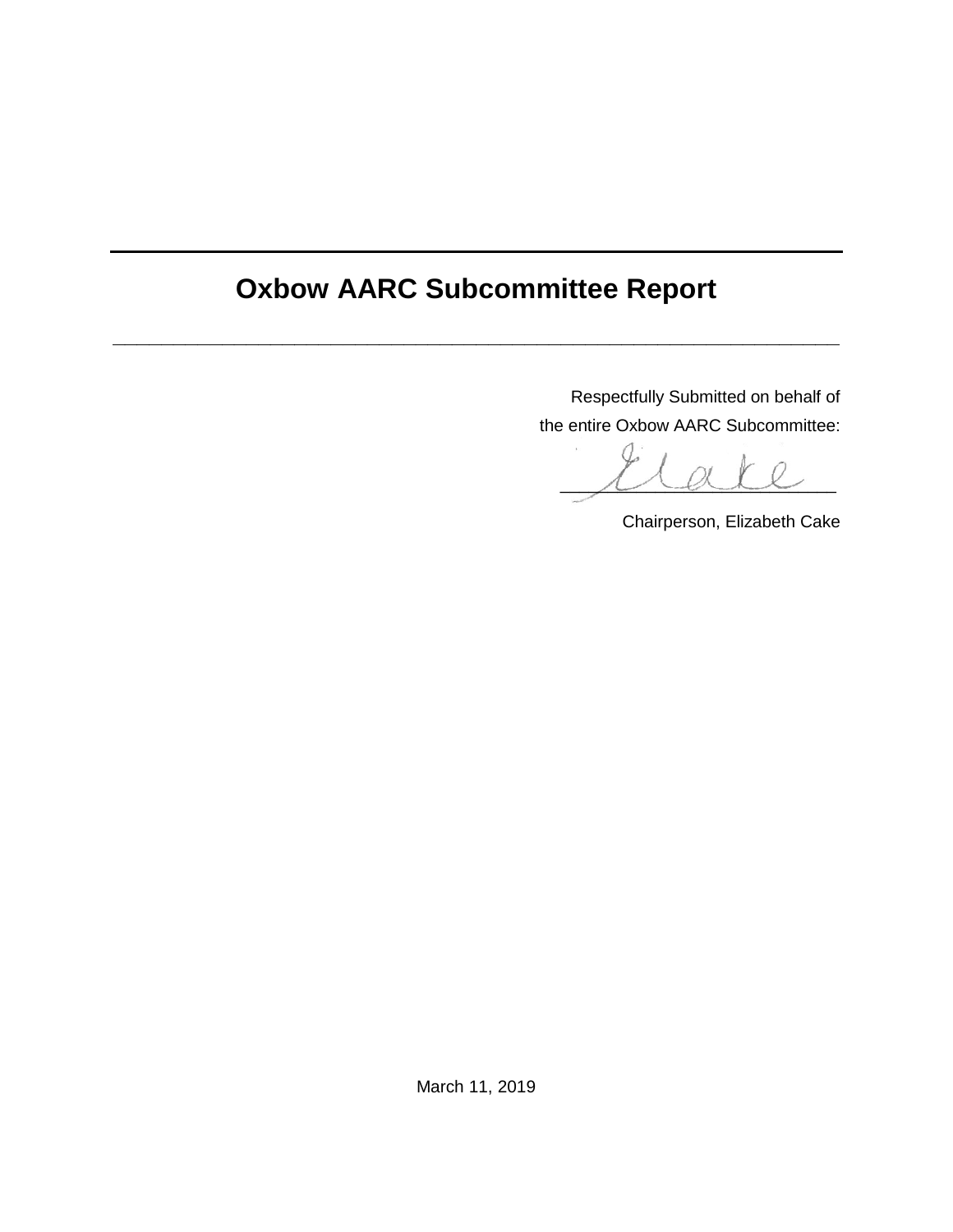## **EXECUTIVE SUMMARY**

Oxbow Public School in Ilderton has strong rural roots dating back to 1960. It is at risk of losing those roots with the proposed school zone boundary revisions. Those revisions are universally disliked by the Oxbow school community. The community has spoken loudly on this subject and it is clear that the community favours a boundary revision that will allow Oxbow to retain its rural students while welcoming newcomers to the school.

Ilderton currently has two holding zones. The existence of those holding zones has proven to be divisive in the Ilderton and Oxbow school communities. Families in the holding zones live in Ilderton yet attend school and school functions in Coldstream. Those families report feeling ostracized.

The Thames Valley District School Board ("Board") retained the firm of Watson and Associates to conduct a school area boundary review. Watson and Associates produced a report containing one single recommendation in respect of Oxbow. The recommendation is for the elimination of the holding zones and the redistribution of Oxbow's current rural students to neighbouring underpopulated schools, namely Valleyview and East Williams, to make room for the holding zone students.

Oxbow's Attendance Area Review Committee ("Committee") has presented the report and recommendation of Watson and Associates to the Oxbow school community. The school community does not accept the Watson and Associates recommendation. The idea that we would "kick out rural students" to make room for holding zone students did not sit well with the families of the rural students or the holding zone students. In other words, the proposal was universally panned.

The overwhelming consensus of the Oxbow community is for the elimination of the holding zones and the retention of our rural students. The Board and trustees may balk at this suggestion at first blush. After all, Oxbow is already over capacity. However, a close examination of the Watson and Associates data and projections reveals that this suggestion is actually achievable. The existing Oxbow student population is projected to decline over the coming years. The infusion of the holding zone students will not be instantaneous but will be gradual over time. The holding zone student increase will coincide with the natural school population decrease and over-capacity issues will be avoided.

The Committee recognizes that Valleyview and East Williams are under capacity. However, sending Oxbow's current rural students to those schools will not solve that issue. The current Oxbow rural student population is projected to decline. At most, sending those students to Valleyview and East Williams will provide a very temporary population boost.

The Committee would also like to point out that development is anticipated for the current Valleyview and East Williams catchment areas. Development in those areas will help populate those schools without disrupting the lives of Oxbow's rural student population by uprooting them in the midst of their elementary school careers.

# **BACKGROUND**

Oxbow Public School opened in 1960 as a county school to serve the children of the small village of Ilderton and the surrounding area. Its roots are unmistakably rural.

With the passage of time, Ilderton grew. That growth created a strain on Oxbow's capacity and the school was renovated, most recently in 2000, to accommodate more students.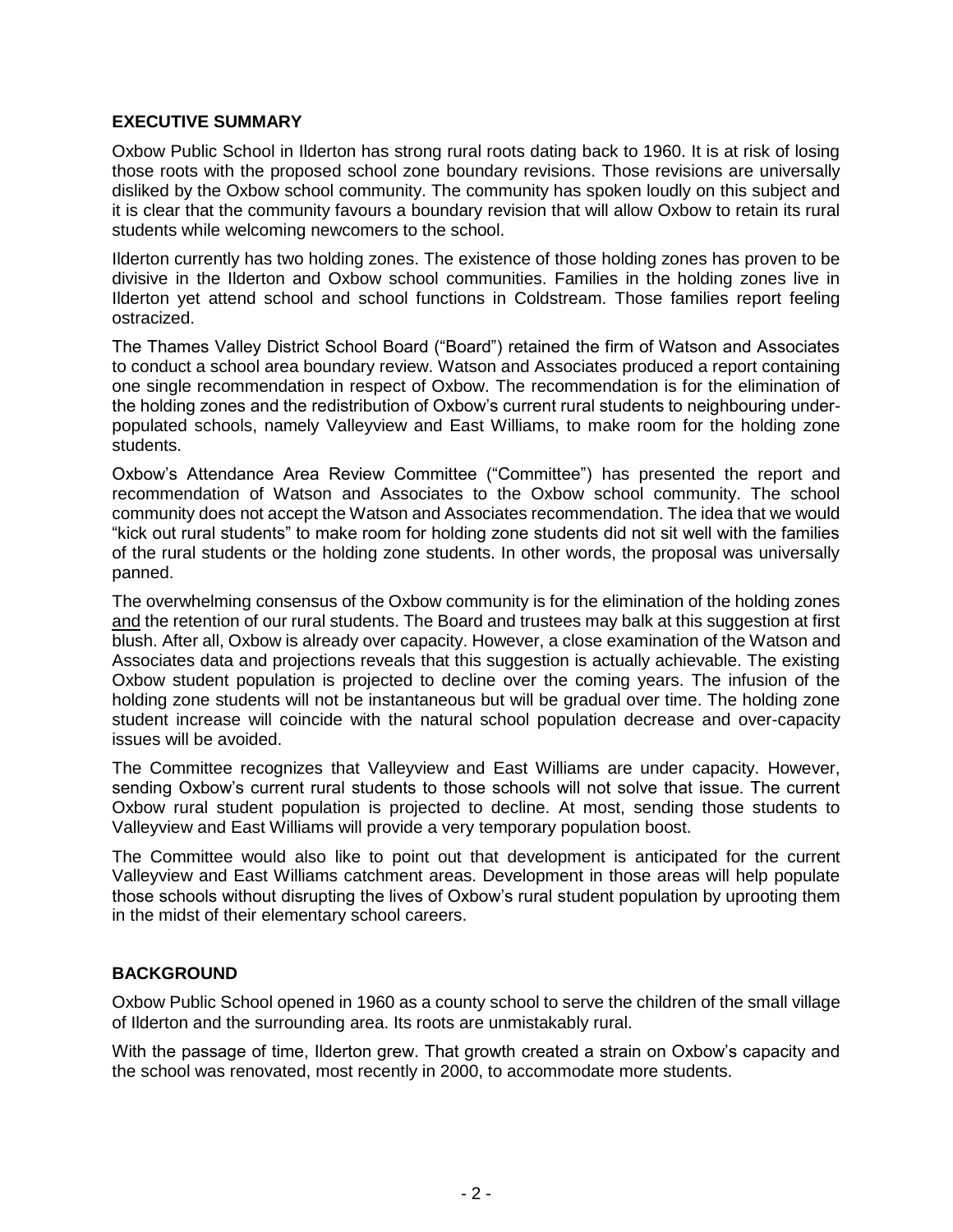Ilderton has continued to grow and to test Oxbow's capacity. Oxbow is presently operating at approximately 111% capacity.

Two new neighbourhoods have been created in Ilderton – Timberwalk in the west and Clear Skies in the east. The creation of these new subdivisions resulted in the formation of holding zones for school-aged children residing in them. Although situate in Ilderton, children residing in the holding zones are bused to Valleyview in Coldstream. Valleyview happens to be under capacity and can therefore accommodate the holding zone students.

It must be pointed out that although Clear Skies is a holding zone, it is actually unpopulated at this point. No homes exist in the neighbourhood.

# **CRITICAL ASSUMPTIONS WITH RESPECT TO HOLDING ZONES AND UNDER-CAPACITY SCHOOLS**

The Committee makes the following assumptions:

- 1. From the perspective of the Thames Valley District School Board ("Board"), holding zones are temporary solutions that the Board seeks to extinguish as soon as a practicable longterm solution can be implemented; and
- 2. The Board does not wish to see under-populated schools.

#### **DESIRED OUTCOMES OF THE BOARD**

The Committee is of the opinion that the Board has a desired outcome from the school area boundary review process. Specifically, the Committee is of the view that the Board entered into the process with the following preconceived goals:

- 1. Removing the holding zones; and
- 2. Increasing the student population at two under-populated schools, namely Valleyview and East Williams.

# **THE WATSON REPORT**

The Board retained the firm of Watson and Associates to review area school boundary issues and to make recommendations (the "Watson Report").

Only one recommendation was made in respect of Oxbow: remove the holding zones and split Oxbow's rural students between Valleyview and East Williams.

Coincidentally, that sole recommendation happens to achieve the desired outcomes of the Board described above.

#### **THE NON-MONETARY COST OF WATSON REPORT RECOMMENDATION**

The Committee understands why the Watson Report recommendation would appeal to the Board. After all, the recommendation specifically alleviates concerns that the Board has about holding zones and school populations.

However, it comes at a cost. Approximately 85 rural students would be displaced from the only school that they have ever known. For many of them, it is the same school that their parents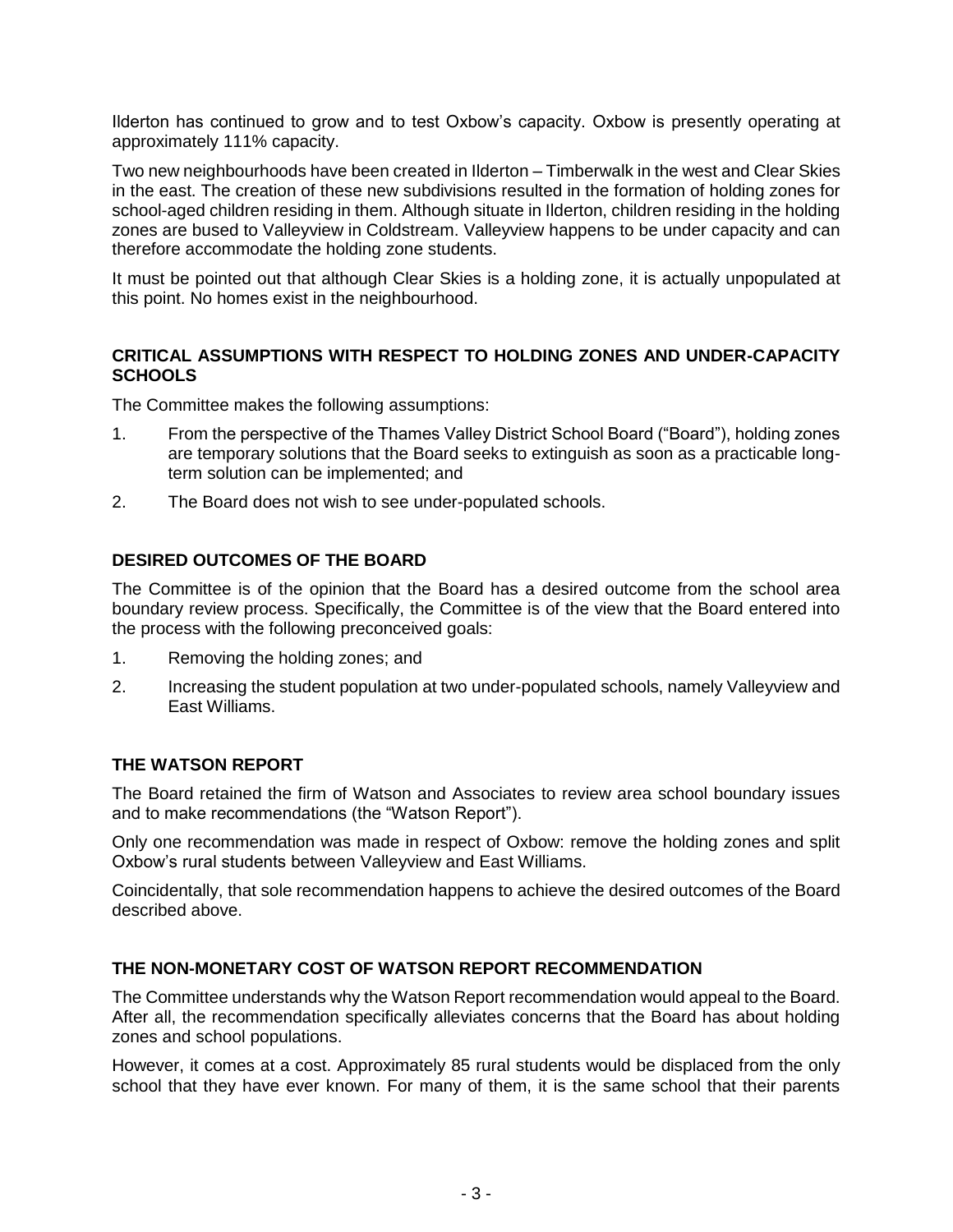attended. The displacement of these students will cause distress. Disrupting friendships and social circles during the critical formative years may impact these children for many years.

Losing our rural students will also adversely impact the community at large. The historic and current mix of rural and town students at Oxbow is beneficial to both demographics and provides the school with a measure of diversity. Without the rural students, Oxbow will lose its identity as a rural school and will host a more homogenous student population.

In the Committee's opinion, solutions that dramatically disrupt the lives of children of tender years should be an absolute last resort.

In the Committee's opinion, it is disappointing that the Watson Report did not offer a single recommendation for Oxbow that would avoid the displacement of existing students.

## **ORGANIC DECLINE**

The Watson Report makes an important projection worth noting. The Watson report projects an organic decline in the Oxbow student population absent an infusion of new students from the current holding zones. It is projected that both the Oxbow rural student population and town student population will decline in the coming years.

By maintaining the status quo, Oxbow's population would naturally decrease to 100% (or less) capacity by 2021. In other words, the overcrowding issue will organically resolve without intervention in relatively short order.

However, maintaining the status quo is not the recommendation of the Committee. We are simply highlighting the organic decline of the student population, according to the Watson report, as it is relevant to our ultimate recommendation described below.

## **THE PERFECT STORM IGNORED BY THE WATSON REPORT**

The Watson Report did not present a more inclusive solution. A close examination of the projections reveals that the combination of (a) organic population decline and (b) the timing of new residential development will result in Oxbow being able to accommodate students in its current boundary and students from the holding zones. This is true, based on the most recent data, from the 2016 census, namely Watson Report's .499 yield. The Committee recognizes the Watson Report projection of a declining yield. See below: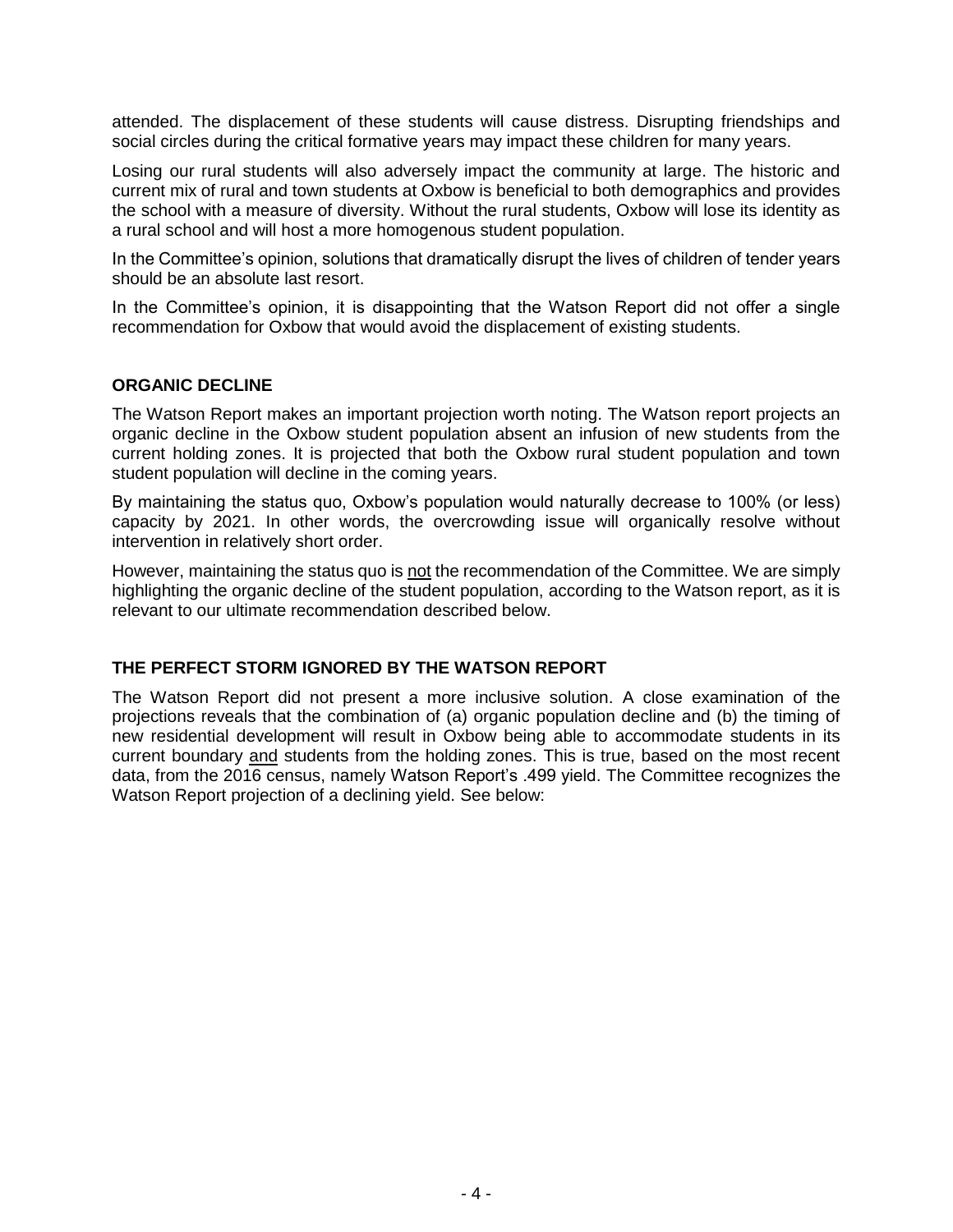# The Board's Graph





## Oxbow Committee's Representation of Watson's Projections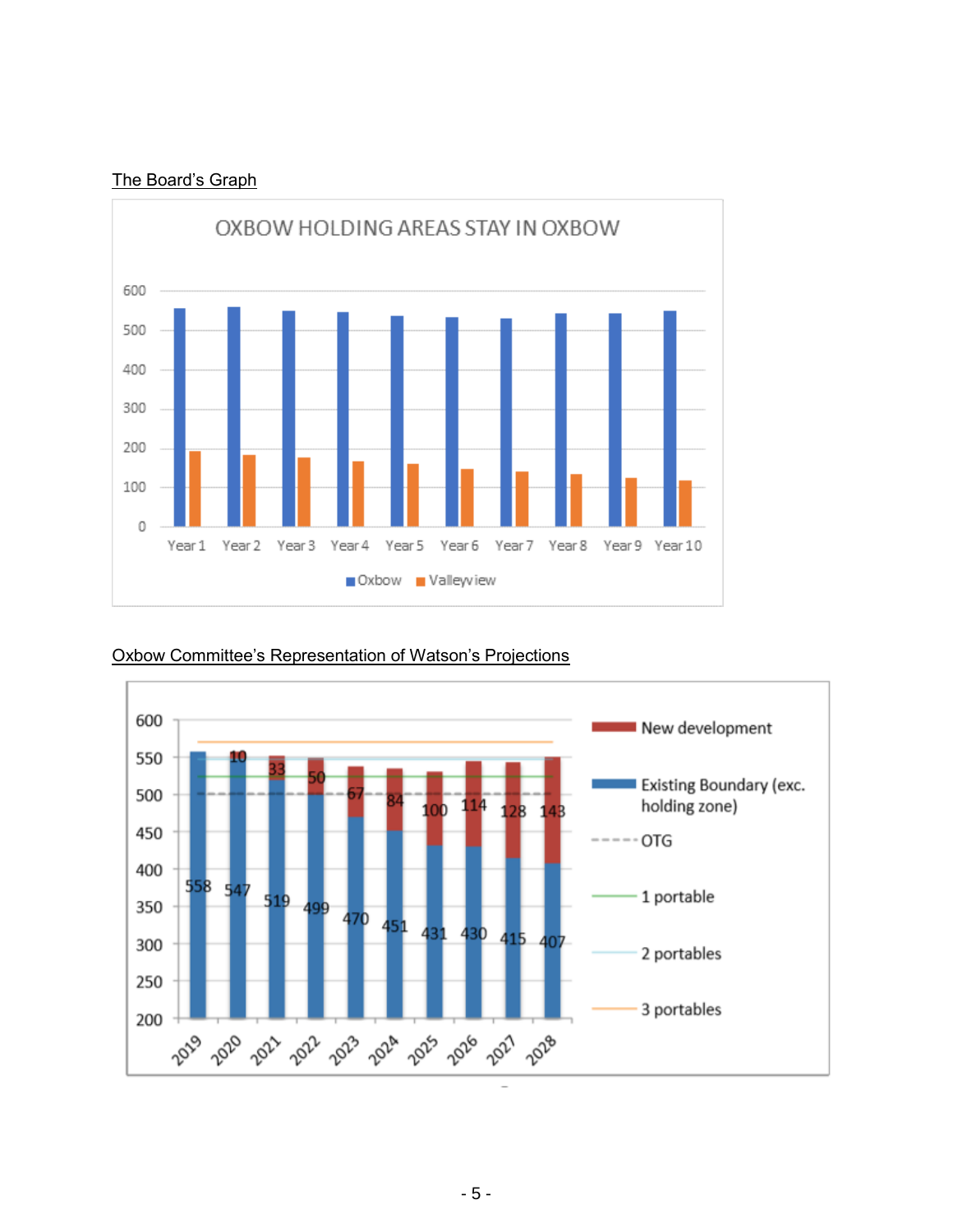In the Committee's representation of Watson's projection, we have graphed the population forecast and how the school can accommodate with the current capacity. As illustrated, the graph forecasted population does not exceed the existing 3 portables. In the recent past Oxbow has utilized 4 portables.

The reality is that neighbourhoods are not built and populated overnight. It will take some time for Timberwalk and Clear Skies to develop to the point where they are contributing a noticeable number of students to Oxbow's population. In the short term, the numbers will be negligible.

As Timberwalk and Clear Skies develop, the organic decline of the remaining population will occur, one offsetting the other, according to the data contained within the Watson Report.

# **COMMITTEE'S RECOMMENDATION**

Based on the information provided immediately above and other reasons described below, it is the recommendation of the Committee that the current holding zones be removed and that no further alterations be made to Oxbow's boundary.

We further recommend that students in the holding zone who are currently attending Valleyview ought to be provided with the option of continuing at that school despite the removal of the holding zone. Again, the Committee feels that disrupting the lives of students forcing them to switch schools ought to be avoided.

# **BENEFITS OF THE COMMITTEE'S RECOMMENDATION**

The Committee's recommendation has four primary benefits:

- 1. It will avoid the displacement of a significant number of rural students;
- 2. It will unite the community, alleviating ostracization, and restoring inclusivity;
- 3. It reflects the overwhelming and seemingly unanimous desire of the school community; and
- 4. It will allow Oxbow to maintain its roots by retaining its rural students.

# **POSSIBLE IMPLICATIONS OF COMMITTEE'S RECOMMENDATION**

The Committee's recommendation will not assist the Board with its desire to invigorate the school populations of Valleyview and East Williams. The Committee has three comments in response to this point:

- 1. The population of school-aged children in Oxbow's rural catchment is declining. Sending those students to East Williams and Valleyview will result in a temporary population infusion only, while dramatically impacting those displaced children;
- 2. Ilderton is not the only community experiencing growth. Bedroom communities are appearing further and further afield from London. Residential developments are in the works for Coldstream, Poplar Hill, Nairn, Parkhill and Ailsa Craig, to name a few. Those developments will potentially add organically to the school populations of East Williams and Valleyview, thereby alleviating the Board's concerns about the under-capacity issues at those schools; and
- 3. Based on comments received during the public consultation process, it is believed that some of the displaced rural students would leave the public school system and opt instead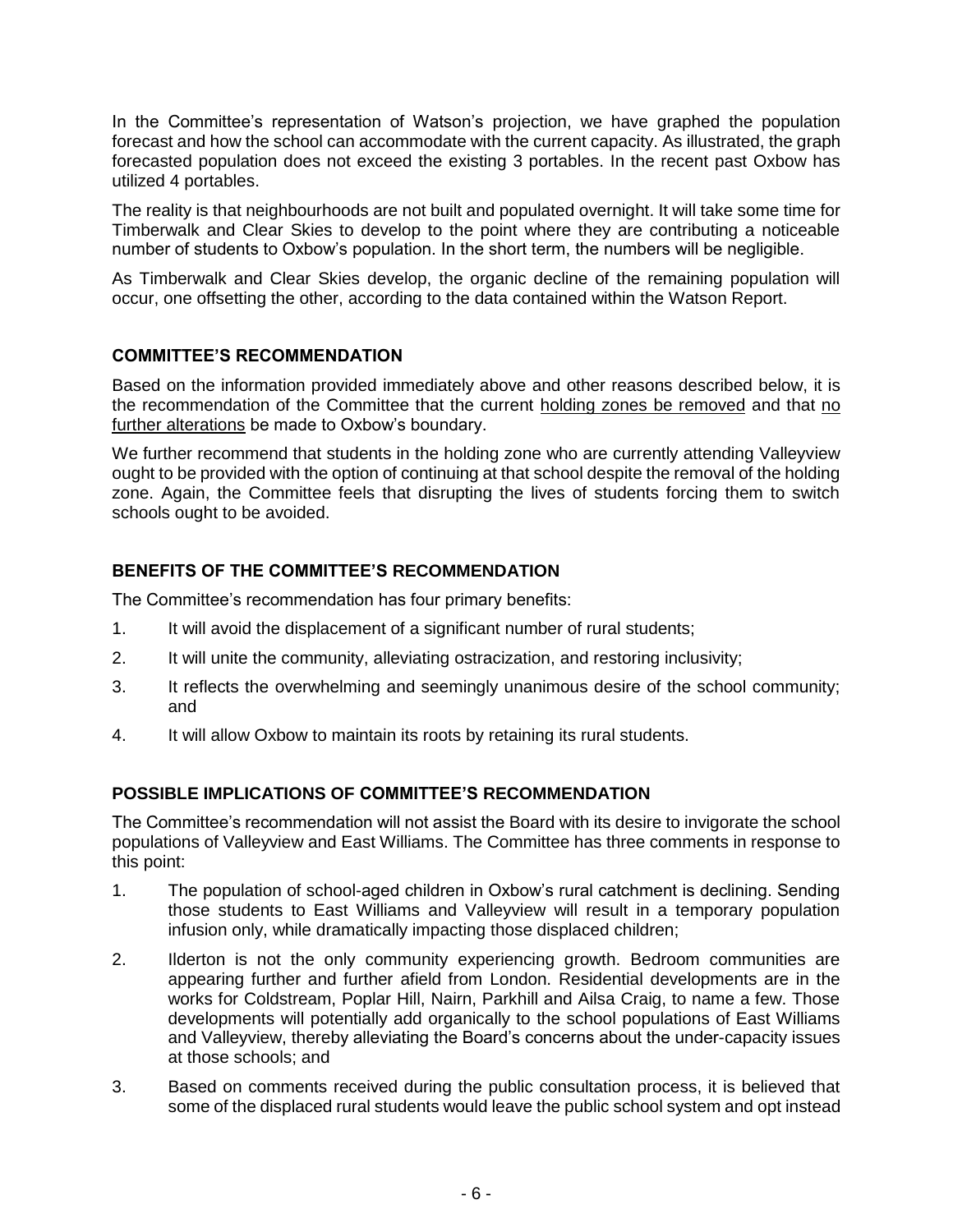for French, private or Catholic schools if they are forced to leave Oxbow. Students departing the public system would obviously undermine the Board's objective of increasing student populations at Valleyview and East Williams.

4. If the infusion of the holding zone students coupled with the retention of the county students results in untenable overcrowding at Oxbow, the overcrowding would not be immediate.

Realistically, the overcrowding would be felt in five years or more. At that time, there would be nothing preventing the Board from implementing the current Watson Report recommendation or undertaking an additional boundary review. The Oxbow rural population will have decreased organically by that time and fewer children will need to be displaced. In the Committee's view, displacing even one less child is a worthy aim. If we can displace 20 less children, for example, all the better. Periodic school boundary reviews are customary. Having another one in five to ten years if necessary, would not create an undue hardship for the Board. Having said that, the Committee is confident based on the data that Oxbow can accommodate students from the holding zones while retaining its current rural student population.

# **CONTINGENCY REQUESTS**

Should our recommendation be turned down and the Watson Report recommendations be accepted by the trustees, the Committee recommends that all rural students be allowed to attend Valleyview together, or another Medway-serviced school. This would lessen the impact caused by uprooting them from Oxbow.

We would also request a grandfathering provision that would allow current rural Oxbow students the option of completing their primary schooling at Oxbow. We would also ask that holding zone students currently attending Valleyview be given the option of remaining at that school through to the end of their primary schooling notwithstanding the elimination of the holding zone.

# **JUSTIFICATION FOR CONTINGENCY REQUESTS**

- 1) Oxbow zone rural students use the same amenities and services (clubs and sports teams, for example) as the students attending Valleyview. East Williams students typically use amenities and services in the Parkhill area. Allowing all Oxbow rural students to attend Valleyview together would make for an easier transition as it would provide a familiarity for the students being displaced. It will allow them to have a more comfortable transition into areas as a group and with people who have commonalities;
- 2) Grandfathering will allow students to finish out their elementary years at their school, and will allow other families the time to arrange and prepare for transitioning to Valleyview;

# **OTHER POSSIBILITIES**

Some members of the community suggested integrating both the Valleyview and Oxbow communities together, creating a split school zone, with Valleyview housing a portion of students (grades 6-8) and Oxbow housing the other portion (grades JK-5), for example.

Another idea forwarded by the community would see students in the Oxbow catchment being given the option of attending Valleyview or East Williams instead of Oxbow. Anecdotally there is